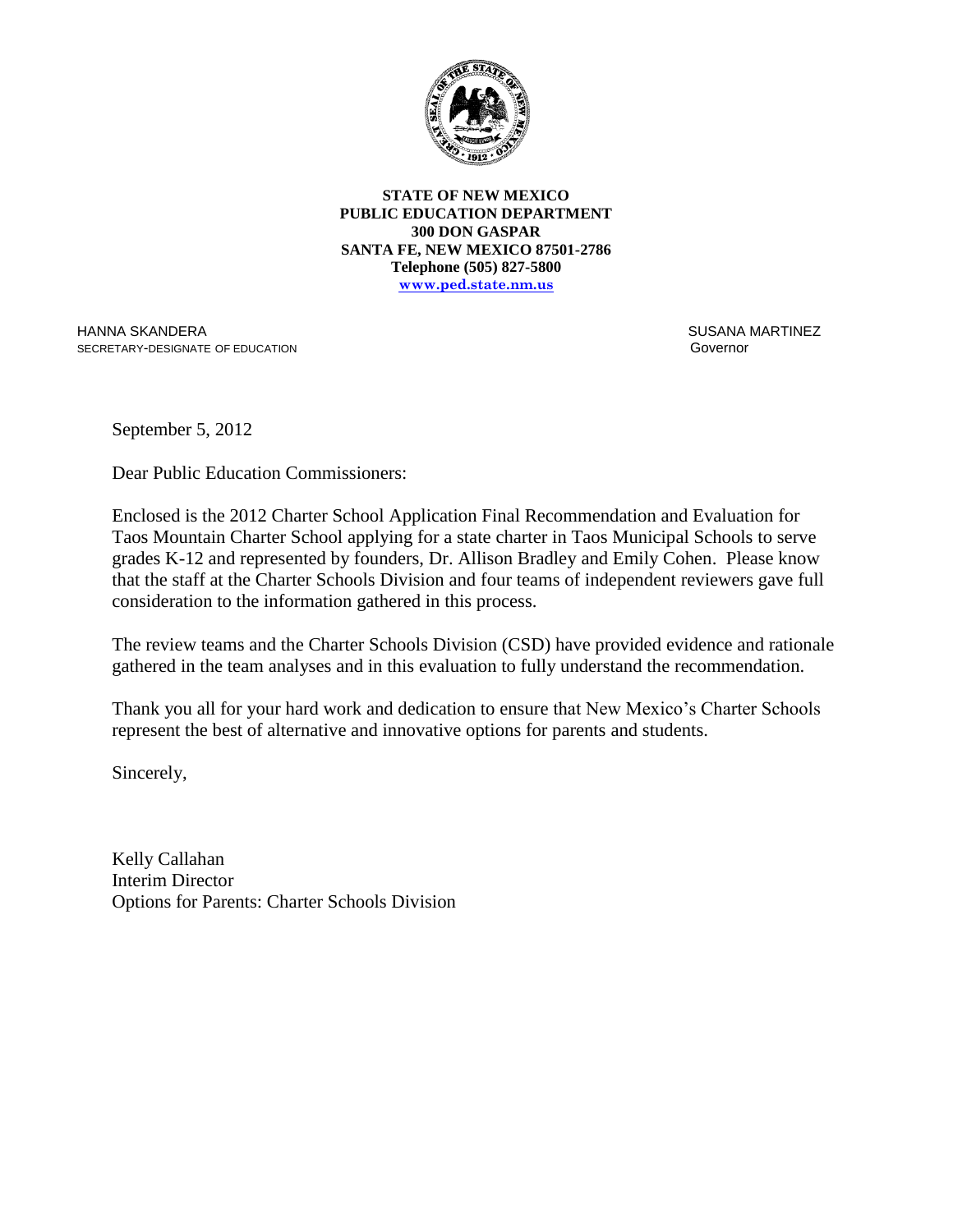### **I. Recommendation**

Approve: | |

Overall the application is complete and adequate; and during their Capacity Interview, the applicant(s) demonstrated the capacity to implement the education and governance/management plans as described in the application. Nothing was identified that would indicate the applicant(s) do not have the experience, knowledge, and competence to successfully open and operate a charter school.

### Approve with Conditions:  $\Box$

Overall the application is complete and adequate; and during their Capacity Interview, the applicant(s) demonstrated the capacity to implement the education and governance/management plans as described in the application. Nothing was identified that would indicate the applicant(s) do not have the experience, knowledge, and competence to successfully open and operate a charter school; however, the conditions listed below are required by law and must be addressed. If the PEC determines that there are any other conditions that need to be addressed, then those should be negotiated in a preliminary contract.

### **PROPOSED CONDITIONS**

The Applicant will negotiate a preliminary contract with the Public Education Commission pursuant to 22-8B-9.1:

- 1. Obtain standing as an approved Board of Finance
- 2. Secure a facility that meets PSFA Approval
- 3. Complete the planning-year checklist

### Deny:  $\boxtimes$

Overall the application is either incomplete or inadequate; or during their Capacity Interview, the applicant(s) did not sufficiently demonstrate the experience, knowledge, and competence to successfully open and operate a charter school.

The Charter Schools Act, in paragraph 1 of Subsection L of Section 22-8B-6 NMSA 1978, states that a chartering authority may approve, approve with conditions or deny an application. A chartering authority may deny an application if:

- (1) the application is incomplete or inadequate;
- (2) the application does not propose to offer an educational program consistent with the requirements and purposes of the Charter Schools Act;
- (3) the proposed head administrator or other administrative or fiscal staff was involved with another charter school whose charter was denied or revoked for fiscal management or the proposed head administrator or other administrative or fiscal staff was discharged from a public school for fiscal mismanagement;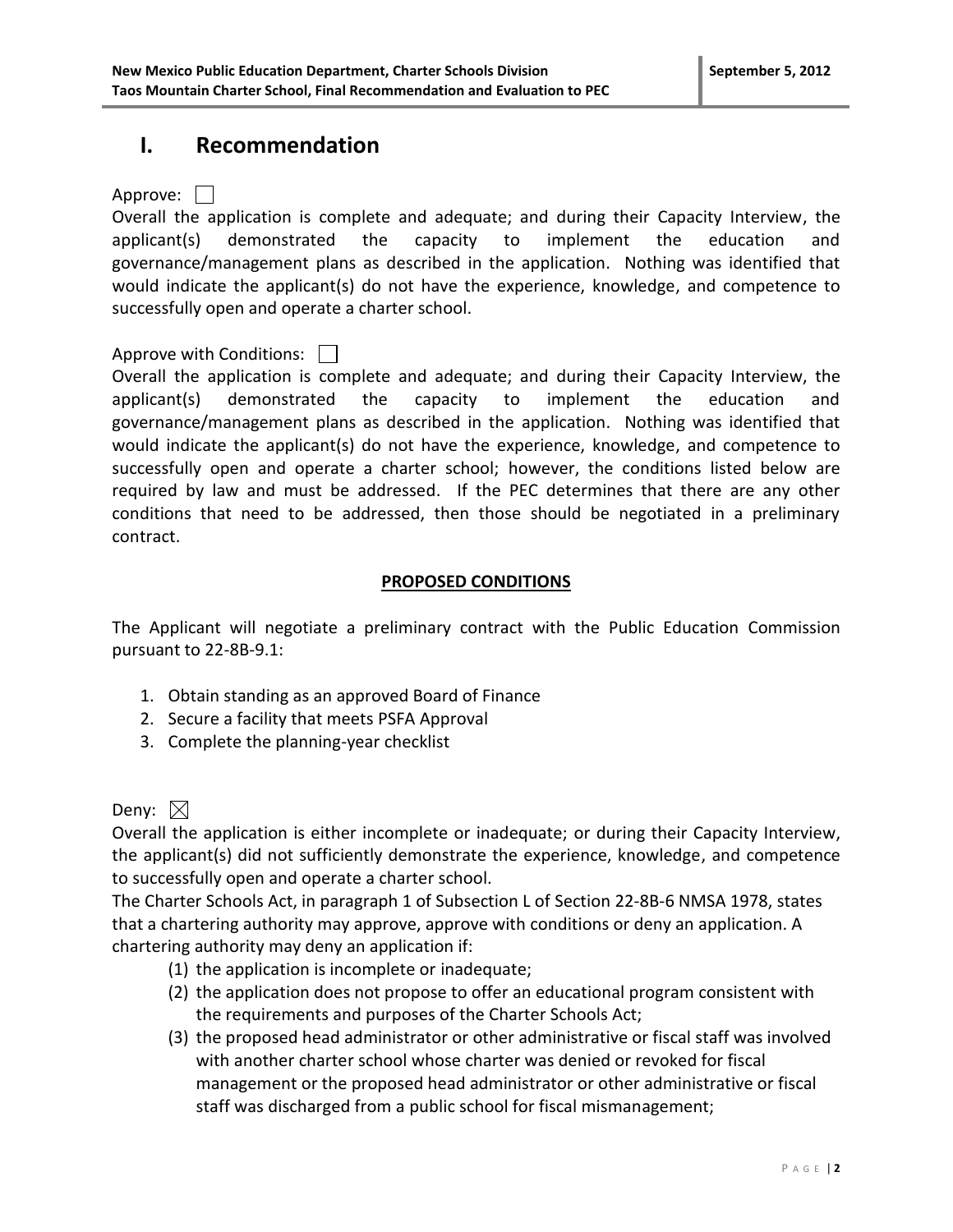- (4) for a proposed state-chartered charter school, it does not request to have the governing body of the charter school designated as a board of finance or the governing body does not qualify as a board of finance; or
- (5) the application is otherwise contrary to the best interests of the charter school's projected students, the local community or the school district in whose geographic boundaries the charter school applies to operate.

#### **OPTIONS FOR PARENTS – CHARTER SCHOOLS DIVISION**

By:

Interim Director of Options for Parents, or Designee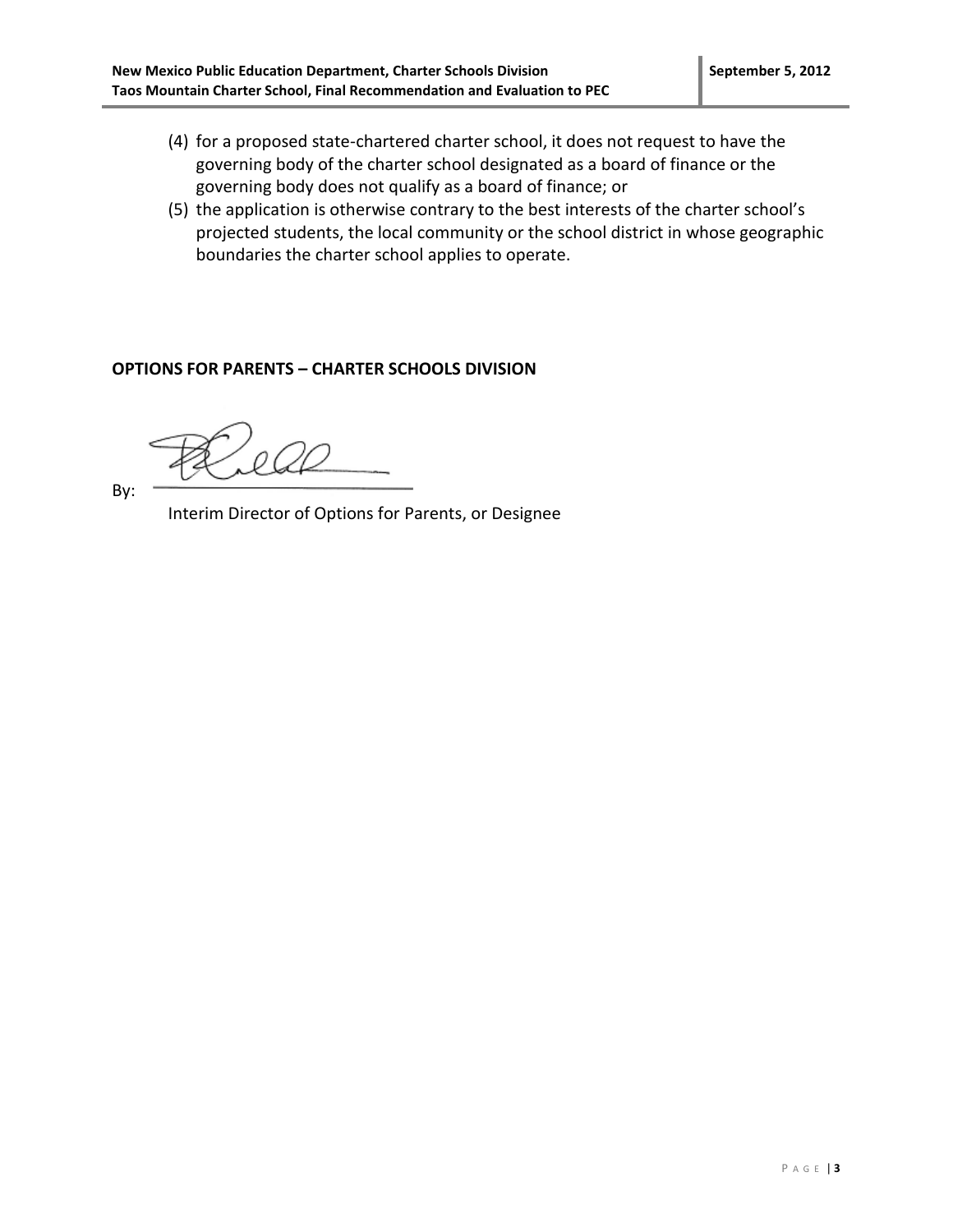# **I. Overall Score Sheet**

| <b>Section</b>                                                      | <b>Points Received</b> | <b>Applicant School's Possible</b><br><b>Points</b> |
|---------------------------------------------------------------------|------------------------|-----------------------------------------------------|
| Application                                                         |                        |                                                     |
| • Executive Summary                                                 | 3                      | 4                                                   |
| • Education Plan/Academic<br>Framework                              | 59                     | 106                                                 |
| • Organizational Plan and<br>Governance/Organizational<br>Framework | 44.5                   | 68                                                  |
| • Business Plan/ Financial<br>Framework                             | 8                      | 18                                                  |
| • Evidence of Support                                               | 6                      | 10                                                  |
| • Required Appendices                                               | $\mathbf 1$            | $\overline{2}$                                      |
| Capacity Interview                                                  | 23.5                   | 30                                                  |
| <b>Overall Score</b>                                                | 145                    | 238                                                 |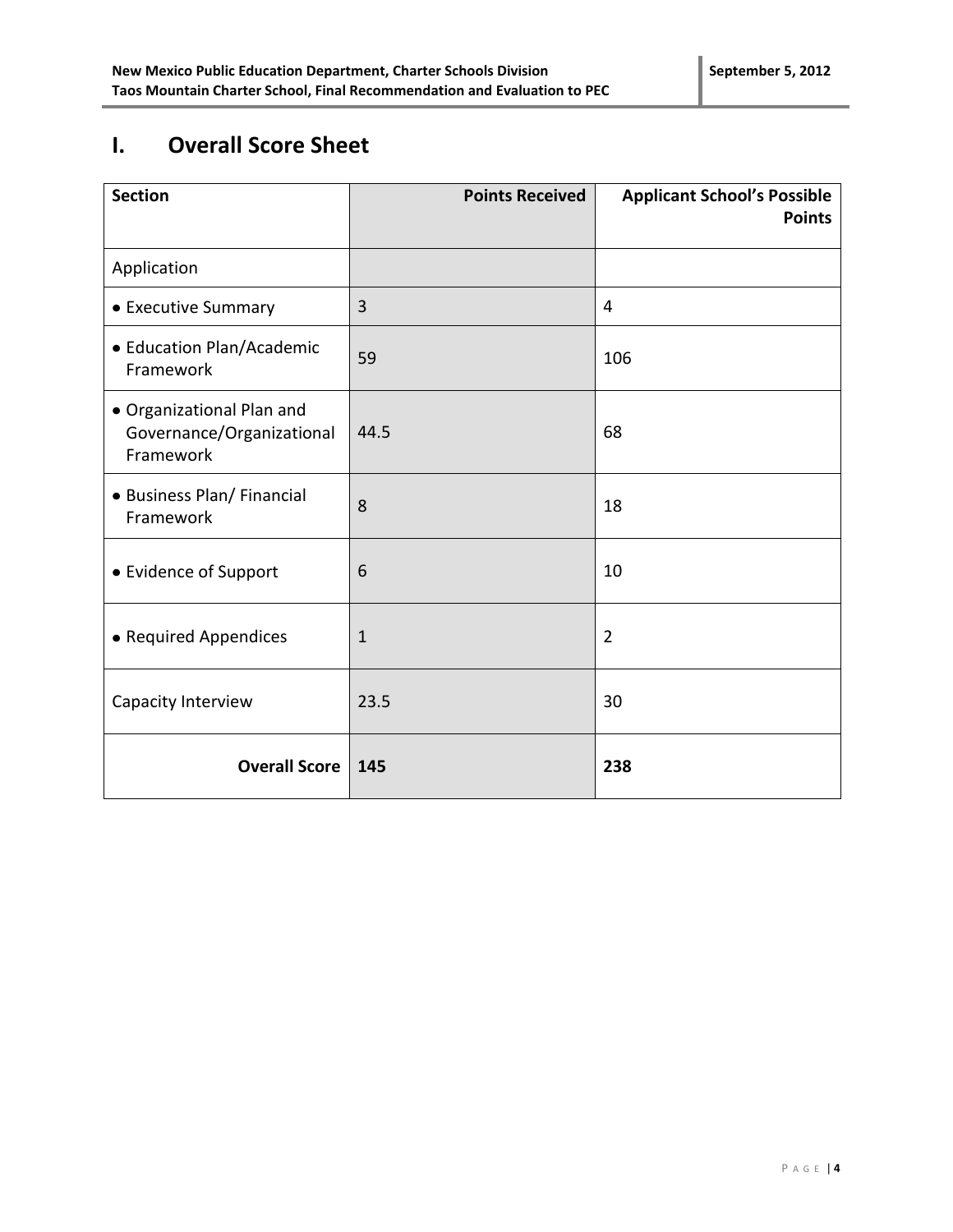# **II. Explanation Regarding Score Sheet**

In the final recommendation and analysis the review team and the CSD considers the overall score as well as the score in each individual section. For example, while the total possible points in the Business Plan only equals 18 points, it is essential that an applicant school score high in this section and have a sound financial plan. If an applicant school receives a low score in this section then the review team carefully considers that in their final analysis. Also please note that while the review team did not score the community input hearing, the review team and the CSD may reference it in the final recommendation and evaluation if pertinent information was offered that contradicts or affirms what was found in the application or the capacity interview. Second, if the applicant school's proposal did not answer any prompt as a result of applicability (e.g., the applicant school will be an elementary school and so did not provide responses to graduation-related prompts) then the review team and CSD will adjust the total possible points in the application section where the non-applicable item(s) is found as well as in the final score.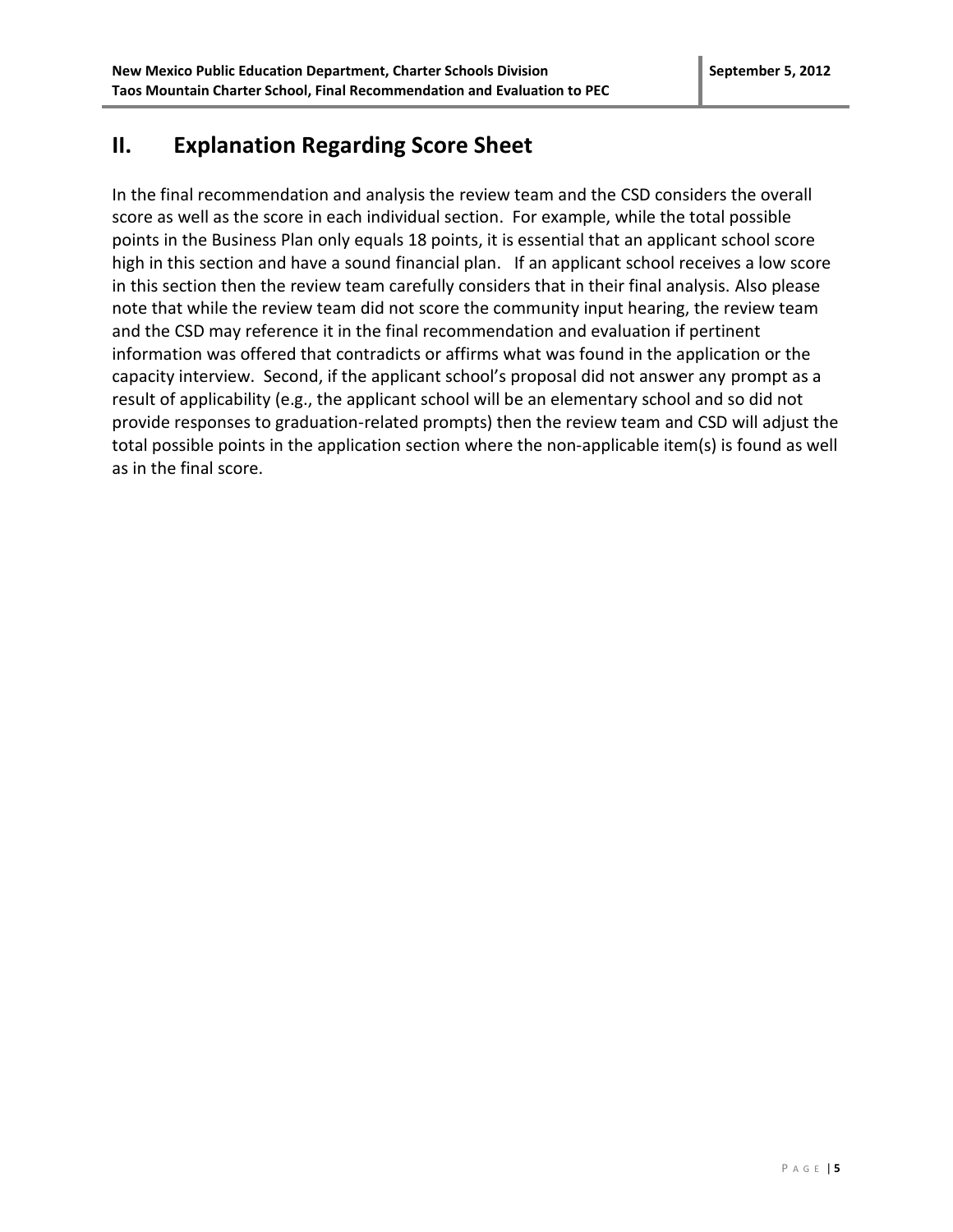## **III. Final Analysis**

| <b>Application Section</b>                  | <b>Points Received</b> | <b>Applicant School's Possible</b><br><b>Points</b> |
|---------------------------------------------|------------------------|-----------------------------------------------------|
| <b>Education Plan/Academic</b><br>Framework | 59                     | 106                                                 |

Evidence/Statements Supporting Score in this Section

The Education Plan section of the application requires the applicants' description of the proposed school's size, vision, mission, goals, curriculum, graduation requirements, instructional program, how special populations will be served, and its assessment and accountability plan.

The mission and vision presented for the proposed charter school are adequately stated. Additionally, the proposed Waldorf-inspired curriculum and instructional program are adequately described and strongly supported with research, clearly demonstrating the applicants' knowledge and expertise in this area.

In regard to educational goals, some quantifiable information describing what the school intends to accomplish is provided; however, the information is broad and measures are vague, failing to reflect an integrated coherent structure in the form of specific, measurable, ambitious and attainable, time-bound goals as required by the application. Overall, educational goal information statements that are provided do not meet the stated evaluation criteria and do not lend themselves to monitoring progress over the proposed term of the charter. In some subsections, no goal statements are provided.

The applicants chose to provide organizational goals in addition to the required educational goals. Four general organizational goals are presented that have the potential to be written in measurable terms. However, as presented, these organizational goals are also lacking specific, measurable, ambitious, and time-bound elements as required by the application.

Graduation requirements are addressed, but not enough information is provided to ascertain if a waiver of graduation requirements will need to be requested.

The application addresses special populations and provides some general knowledge about requirements of law for special education and students with 504 plans. The application does not, however, adequately address key components required to meet the needs of English Language Learners (ELL), indicating limited knowledge of mandated services and support required for ELL students in the state of New Mexico public school system.

Overall, the proposed school's assessment and accountability plan is addressed in broad terms. The application does not provide a clear and comprehensive plan to analyze data and address school-wide practices that may need to be changed as a result of the data analysis. Specific details required to conduct data analysis as utilized in a public school for progress monitoring, reporting, and possible school-wide corrective action are not clearly presented.

In summary, the education plan demonstrates strength in Waldorf-inspired curriculum and instruction,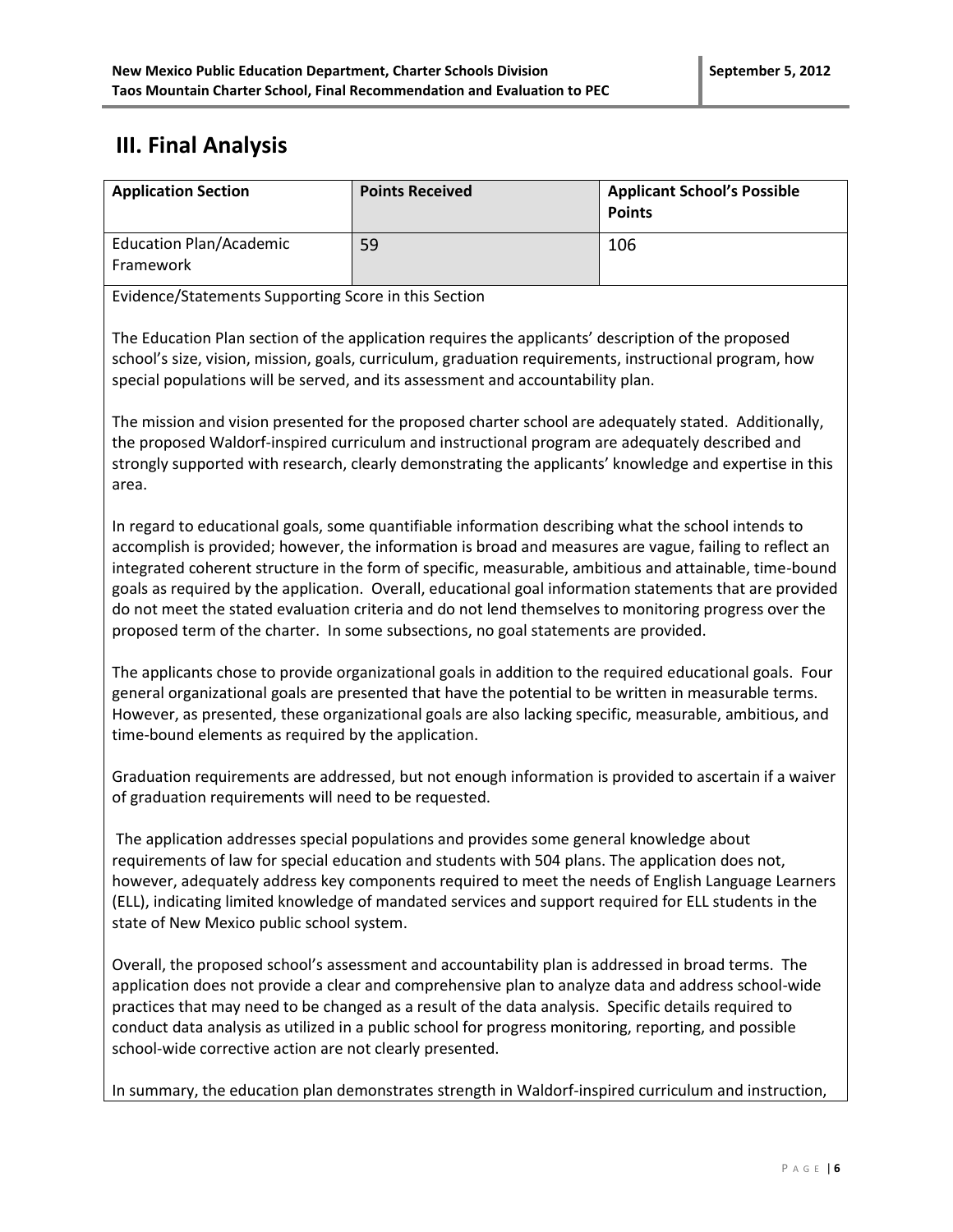but demonstrates limited knowledge of the requirements of public school accountability and mandated services for special populations.

| <b>Application Section</b>                                        | <b>Points Received</b> | <b>Applicant School's Possible</b><br><b>Points</b> |
|-------------------------------------------------------------------|------------------------|-----------------------------------------------------|
| Organizational Plan and<br>Governance/Organizational<br>Framework | 44.5                   | 68                                                  |

Evidence/Statements Supporting Score in this Section

The Organizational Plan and Governance section of the application requires the applicants' to address the governing body creation/capacity, governing body training and evaluation, leadership and management, organizational structure of the school, employee relationships, community/parent/employee involvement in governance, student policies, student recruitment and enrollment, legal compliance, partnership/contractor relationship (if applicable), waivers, transportation and food, and facilities.

The founders have substantial experience in nonprofit, business and private school settings, and prospective governing body members have experience in organizational development; community outreach; leadership; school administration; charter schools; budgets; parental involvement; business; and educational entrepreneurship. On a broad scale, potential capacity of the proposed governing body membership is clear; however, details related to future membership recruitment, annual selfevaluation, and identification of skills necessary to oversee a public charter school are lacking in the application narrative.

The leadership, management and organizational structure sections adequately address most application requirements; however, the staffing plan outlined on pages 127-128 of the application shows some misalignment when compared with the 5-year budget plan.

Employee- and student-related policies and procedures are inadequately addressed or missing (to be developed at a later time). A description of Waldorf student discipline goals and processes is provided, indicating expertise in the Waldorf methods, but the lack of connection with public school student rights and responsibilities indicates an apparent lack of knowledge of New Mexico law. Similarly, the lack of employee policies leads the reviewers to the same conclusion.

The student recruitment and enrollment subsection is unevenly addressed, demonstrating some understanding of the recruitment and enrollment processes, but, at the same time, a lack of familiarity with details of New Mexico law regarding the lottery process and conditions for disenrollment of students.

The legal compliance subsection requirements are partially addressed, the waiver subsection is adequately addressed, and the partnership, transportation and food services subsections are not applicable.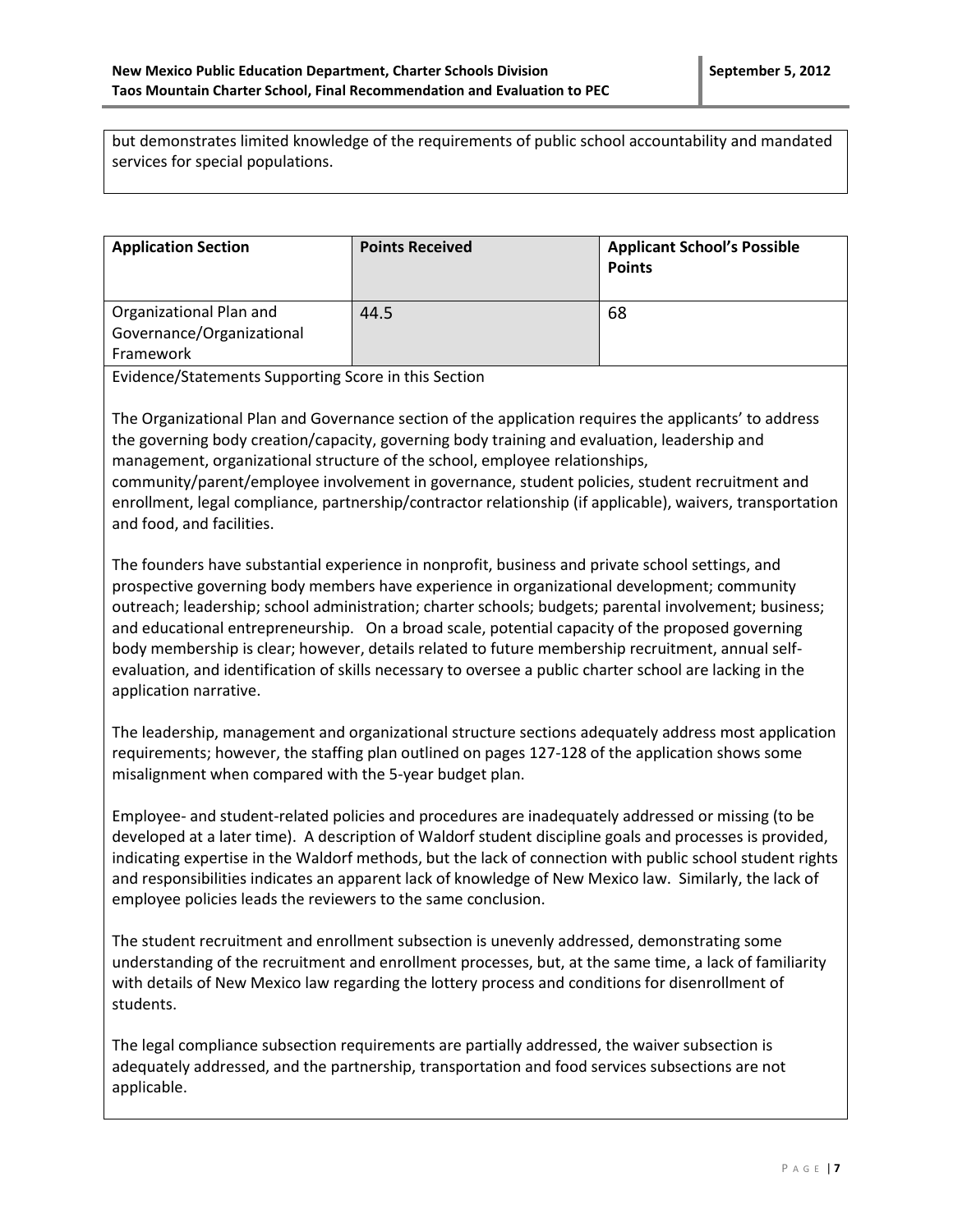The school has identified an existing facility currently occupied by Taos Waldorf School which will close if this application is approved. A PSFA approval letter is provided based on the use of the current Taos Waldorf School facilities. Stated also in the application is that the land will be deeded to the Steiner Foundation which will then rent the facility to Taos Mountain Charter School.

In conclusion, this section is strong in proposed governing body membership and expertise, leadership, management and organizational structure, but demonstrates an overall lack of knowledge and familiarity with New Mexico public school law and requirements. The gap in knowledge regarding differences between private school operation and public school operation is substantial.

| <b>Application Section</b>                  | <b>Points Received</b> | <b>Applicant School's Possible</b><br><b>Points</b> |
|---------------------------------------------|------------------------|-----------------------------------------------------|
| <b>Business Plan/Financial</b><br>Framework |                        | 18                                                  |

Evidence/Statements Supporting Score in this Section

The Business Plan/Financial Framework Section requires the applicants to address projected revenue, a five-year budget plan based on the revenue, financial policies and oversight, compliance, and sustainability.

This section of the application fails to demonstrate adequate knowledge of New Mexico public school finance. Numerous errors are found throughout this section, most notably failure to provide a balanced budget, adequately fund staff benefits, meet minimum salary requirements for the school Director, adequately fund required audits, and provide for projected legal expenses. The proposed salary schedule does not meet state requirements to comply with the current 3-tier licensure and salary system. Although the basic requirements of the Financial Policies and Oversight, Compliance and Sustainability sections are addressed, the level of detail required for clarity of implementation is missing. The staffing plan provided in the application does not align with the 5-year budget plan. Facility maintenance, repair and equipment needs are not reflected in the budget and a rationale for these omissions is not provided.

Overall, the applicants' response for this section indicates a limited familiarity with and understanding of New Mexico state law pertaining to school finance.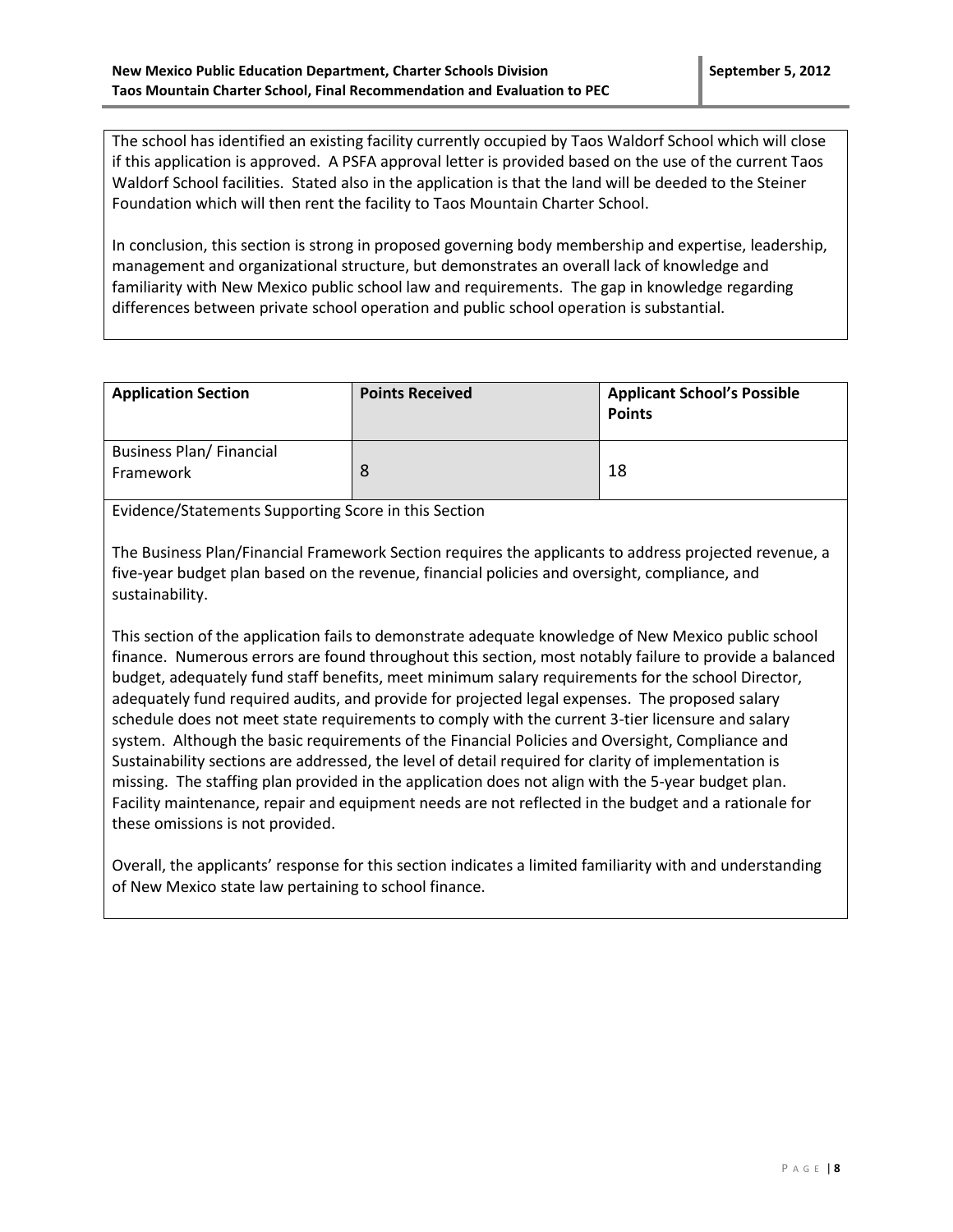| <b>Application Section</b>                                     | <b>Points Received</b> | <b>Applicant School's Possible</b><br><b>Points</b> |
|----------------------------------------------------------------|------------------------|-----------------------------------------------------|
| Executive Summary, Evidence of<br>Support, Required Appendices | 10                     | 16                                                  |

Evidence/Statements Supporting Score in this Section

The Executive Summary presents a solid overview of Waldorf-inspired education, including the philosophy, educational program, strategies for assessment, history and school culture; however the Executive Summary fails to address some key components required by the application, including demographic data, the targeted geographical area of the proposed school, where under-served students are currently being educated, and why Taos Mountain Charter School would be more effective than the schools currently serving the student population.

The Founders' ties to the community are adequately addressed. Nine letters of support from community members, most of whom are familiar with the success of current and past students of the Taos Waldorf School, are provided. However, limited evidence is provided to demonstrate that outreach activities will reach a broad audience to ensure that all students in the geographic area have an equal opportunity to enroll. Development of community partnerships and relationships are in the planning stage and are not yet clearly established.

All but two required documents are provided in the appendices: governing body personnel policies; and, the student discipline policy.

| <b>Section</b>     | <b>Points Received</b> | <b>Applicant School's Possible</b><br><b>Points</b> |
|--------------------|------------------------|-----------------------------------------------------|
| Capacity Interview | 23.5                   | 30                                                  |

Evidence/Statements Supporting Score in this Section

The applicant team clearly demonstrated knowledge of and experience with the proposed Waldorfinspired philosophy and curriculum. The applicant team also provided knowledgeable responses to aspects of governing body responsibilities and requirements.

However, the applicant team's responses also indicated a limited familiarity with the requirements of New Mexico public school law and did not sufficiently demonstrate the experience and knowledge to successfully open and operate a public charter school at this time.

#### **Other Pertinent Information**

The intent of the founders, if the charter application is approved, is to close the current Taos Waldorf